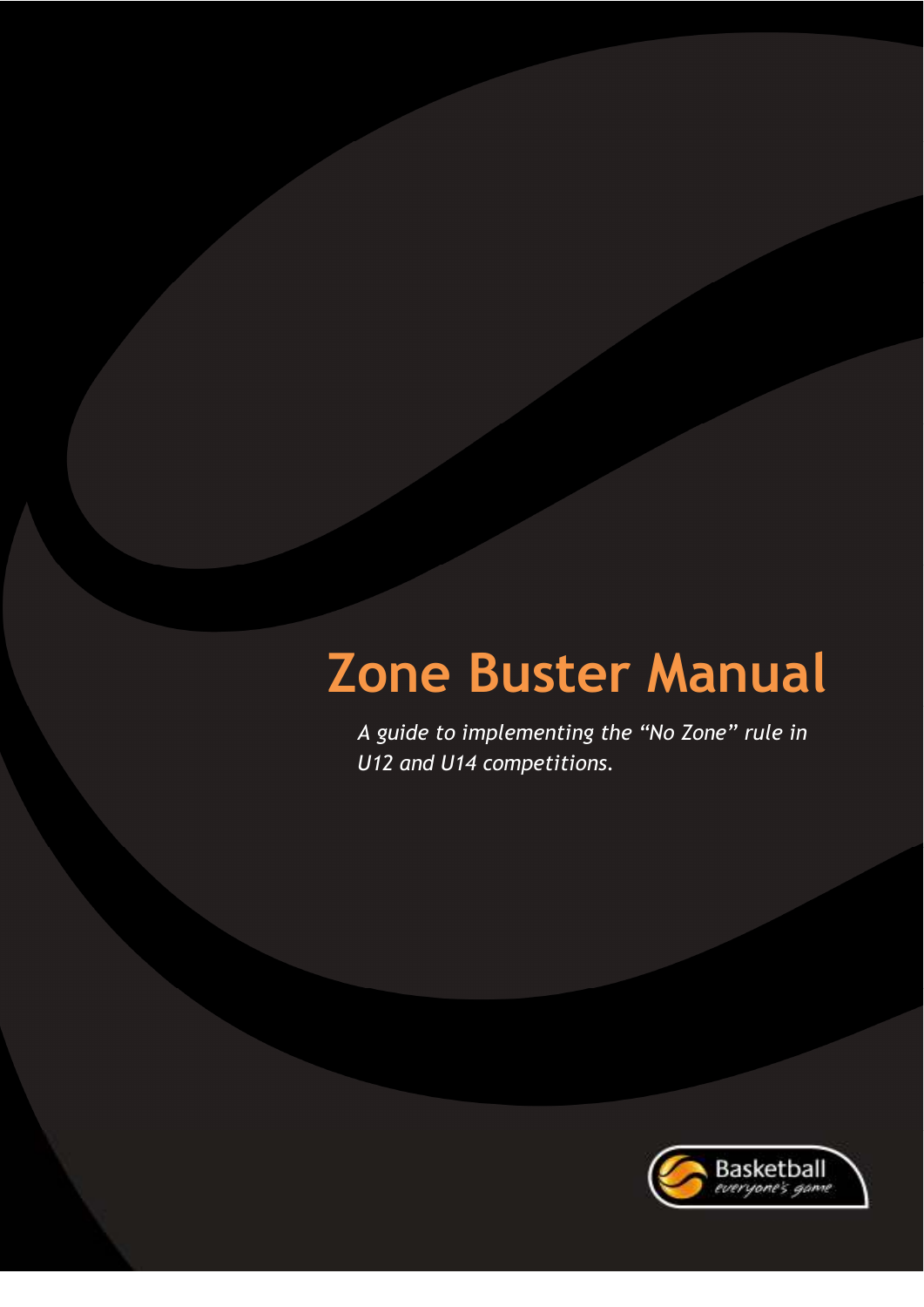# **Using this Guide**

*This guide is designed to assist with the implementation of Basketball Australia's "no zone defence" rule in U12 and U14 competitions. It provides:* 

- *Explanation of why the rule is important;*
- *Practical examples to determine whether or not a team is playing "zone";*
- *Guide for the supervisors ( "zone busters") who implement the rule.*

*Basketball Australia would like to thank the following people who have provided particular assistance in developing this guide and its accompanying video:* 

- *Mr Chris Riches, Development Manager, Basketball Queensland*
- *Mr Marty Handson, Country Development Manager, Basketball Victoria Country Council*
- *Mr Peter Lonergan, NITP Head Coach, Basketball New South Wales*
- *Brad Dalton.*
- *Stella Maris Basketball.*

*This guide has a companion video resource, which will help "zone busters", parents, coaches and players understand how the rule is implemented.*

*This guide, and the accompanying video resource, may be freely reproduced, copied and distributed.*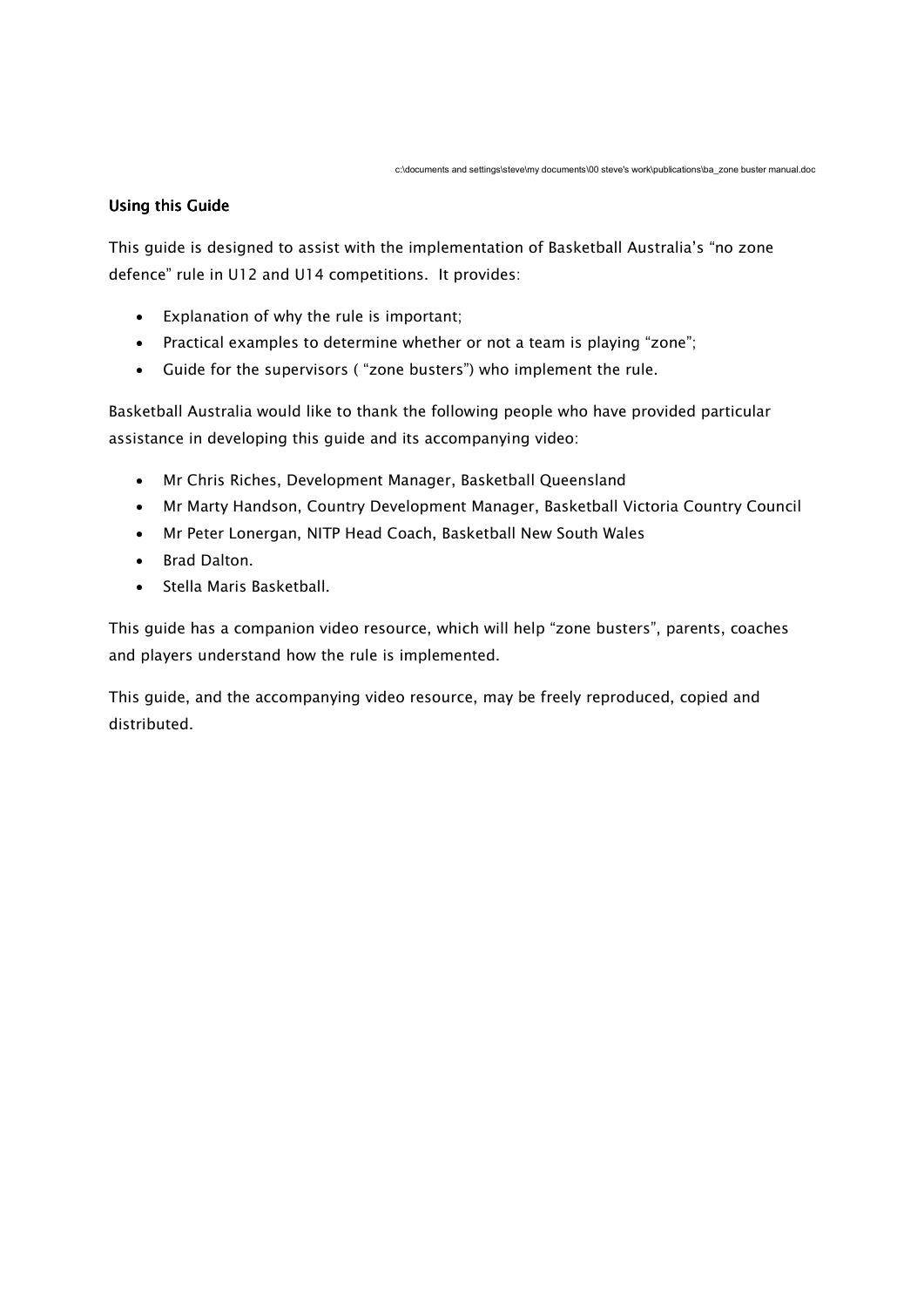*Making Your Career In Basketball* 

*© BA Limited, trading as Basketball Australia, 2009*

# **What's in the Manual?**

| Part 1 - What is the "No Zone" rule?                       | 4              |
|------------------------------------------------------------|----------------|
| <b>Definition - Zone Defence</b>                           | $\overline{4}$ |
| <b>Violations of Man to Man Defence</b>                    | 4              |
| <b>Penalties for use of Zone Defence</b>                   | 4              |
| Speak to the coach                                         | 4              |
| <b>Technical Foul</b>                                      | 5              |
| Second Technical Foul - disqualification of head coach     | 5              |
| Third Technical Foul - disqualification of assistant coach | 5              |
| Violations throughout the Championship                     | 5              |
| Benefit of the doubt with Defensive team                   | 5              |
| Part 2 - Why has the rule been introduced?                 | 6              |
| Part 3 - How is the Rule Implemented?                      | $\overline{7}$ |
| Not a decision for the referees                            | $\overline{7}$ |
| An honour system?                                          | $\overline{7}$ |
| Part 4 - What is a "Zone Defence"?                         | 8              |
| <b>Guarding an Area</b>                                    | 8              |
| <b>Common examples</b>                                     | 8              |
| <b>Guarding Many or Guarding No One</b>                    | 9              |
| Part 5 - Guidelines for Zone Busters                       | 10             |
| What to do first:                                          | 10             |
| <b>Speaking to the Coaches</b>                             | 10             |
| Guidelines for watching the game                           | 10             |

everyone's game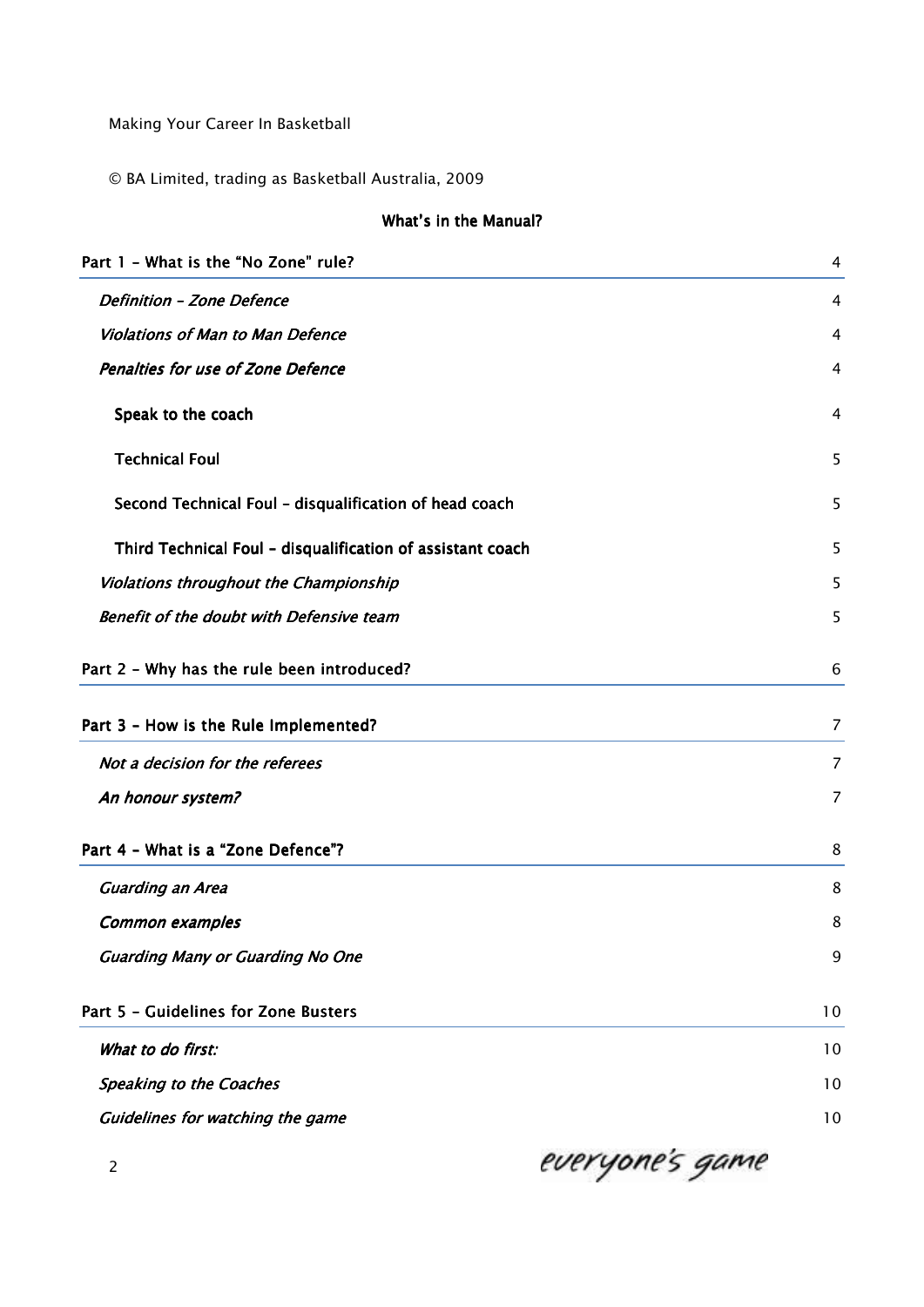| <b>Onus of Proof</b>                            | 10 |
|-------------------------------------------------|----|
| Watch a Number of Play Phases                   | 10 |
| Don't worry about the full court                | 11 |
| Don't penalize bad man to man defence           | 11 |
| It does not have to be aggressive defence       | 11 |
| What is the team trying to do                   | 11 |
| <b>Teams can Trap</b>                           | 11 |
| Part 6 - The "Xs and Os" of proving it's a zone | 12 |
| <b>Moving a Split Line Defender</b>             | 12 |
| Cut to the ballside                             | 14 |
| Move to the perimeter - ballside                | 14 |
| Cutting from low to high                        | 15 |
| Have player trail high in transition            | 15 |
| <b>Reverse the Ball</b>                         | 16 |
| Pass and Cut to the Basket                      | 16 |
| <b>Overload the Ball Side</b>                   | 17 |

everyone's game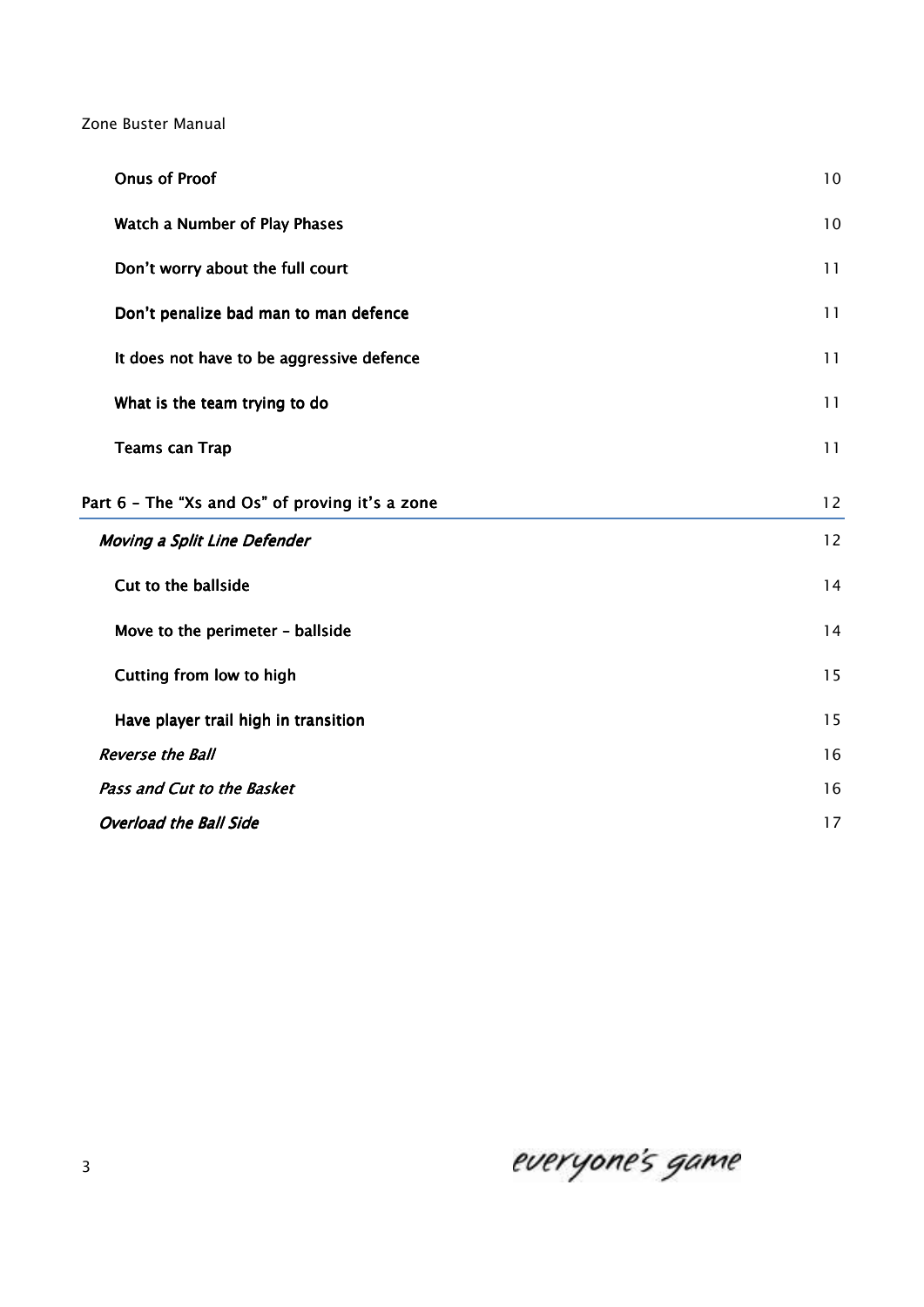# *Part 1 – What is the "No Zone" rule?*

*Basketball Australia has implemented a "no zone" rule at the Australian Under 14 Club Championships. Basketball Australia recommends that this rule be implemented in all U14 (and younger) competitions.* 

## *Definition – Definition –Zone Defence Zone DefenceDefence*

*Any defence played in the half court which does not incorporate normal man to man defensive principles shall be considered to be a zone. For this purpose, trapping defences which rotate back to man to man defensive principles are acceptable.* 

## *Violations of Man to Man Defence*

*The use of man to man defence is integral to the championships and accordingly, specific observers will observe games for the purpose of determining any team that is not executing acceptable man to man defensive principles.* 

*Violations of the "no zone" rule will generally fall within one of the following categories:* 

- *1. One or more players were not in an acceptable man to man defensive position in relation to the player they are guarding and the player with the ball;*
- *2. A cutter moved all the way through the key and was not defended using acceptable man to man defensive techniques (for example, "bumping" the cutter, following the cutter or switching);*
- *3. Following a trapping or help and recover situation the team made no attempt to re-establish man to man defensive positioning;*
- *4. The team zone pressed and did not assume man to man defensive positioning once the ball had been advanced into the quarter court.*

## **Penalties for use of Zone Defence**

*An official observer ("zone buster") is appointed to each game at the championship and will be introduced to the Head Coaches, Scoretable Chairperson and Referees prior to the game.* 

#### *Speak to the coach to the*

*During the game, the "zone buster" may speak to the coach if they are concerned that the team (or any player) is not playing to acceptable man to man defensive principles. It is preferable that the zone buster speak to the coach prior to any penalty being imposed, however the deliberate and premeditated use of a zone defence at a critical time in a game may be penalized immediately.* 

everyone's game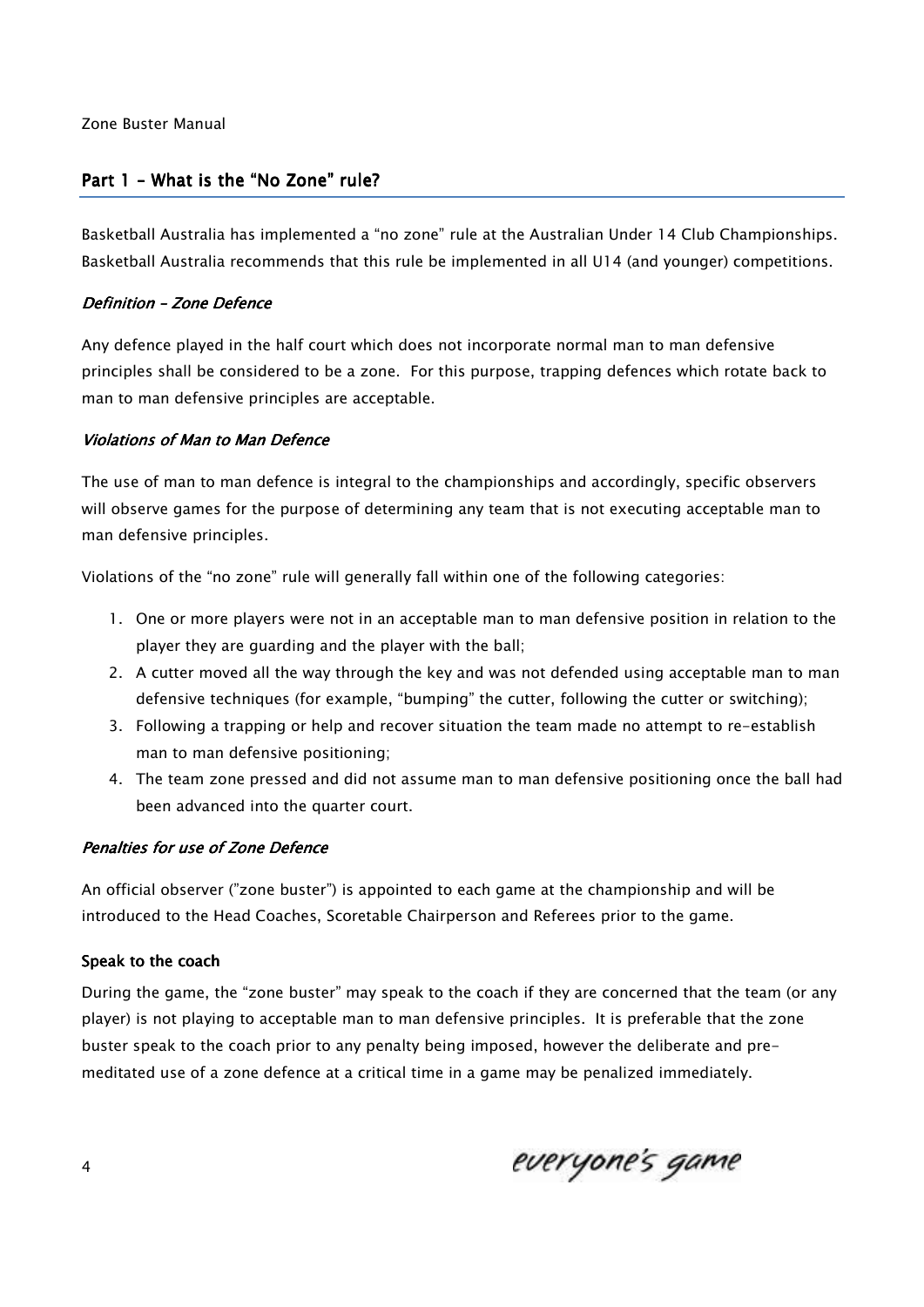# *Technical Foul Technical Foul*

*If the "zone buster" believes a violation has occurred (ie a team or player is not playing acceptable man to man defensive principles) they will ask the Scoretable Chairperson to request at the next dead ball, the referees to charge a Technical Foul – Personal Unsportsmanlike on the head coach of the offending team.* 

*Importantly, the referee does not have to determine whether or not a violation occurred. That decision rests solely with the "zone buster".* 

## *Second Technical Foul Second Technical Foul echnical Foul –disqualification of head coach disqualification of head coach disqualification of head coach*

*If the same team incurs a second violation, a technical foul is called and the head coach will be disqualified from the game.* 

## *Third Technical Foul – disqualification of assistant coach*

*If the same team incurs a third violation a technical foul is called and the assistant coach will be disqualified from the game.* 

## *Violations throughout the Championship Violations the*

*If a team has been penalized for playing "zone defence" in two or more games during the Championship, the Championship Technical Committee may take further disciplinary action including, but not limited to, disqualification and loss of points.* 

## **Benefit of the doubt with Defensive team**

*This rule has been introduced for the development of individual and team skills. It has not been introduced to penalize:* 

- *Lazy defence;*
- *Poor coaching;*
- *Tired players;*
- *Poorly executed man to man defence.*

*Accordingly, if there is any doubt as to whether or not a team is playing acceptable man to man defensive principles, the benefit of the doubt will be given to the defensive team.* 

everyone's game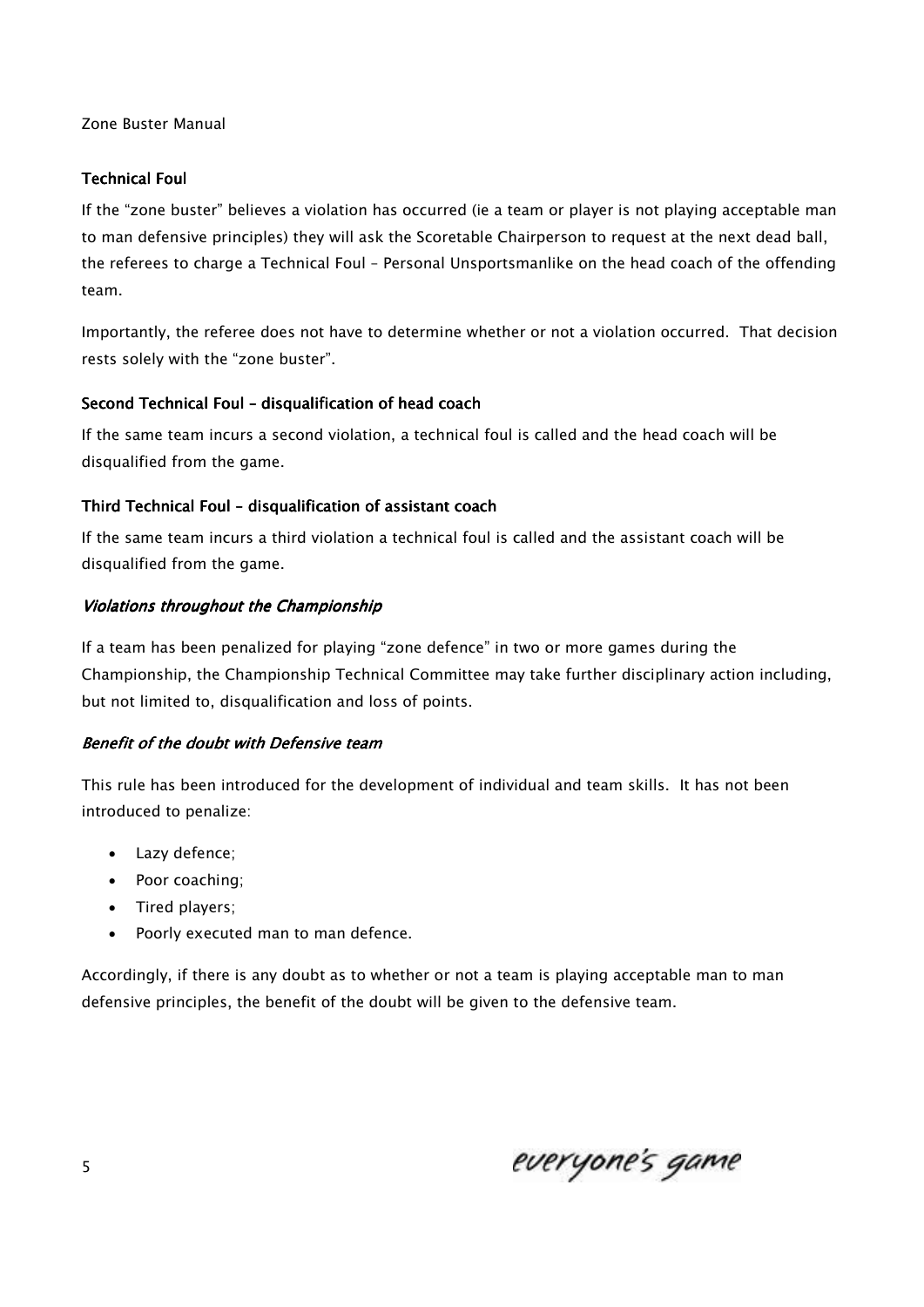## *Part 2 – Why has the rule been introduced?*

*The "no zone" rule was introduced to the Australian U14 Club Championships in 1996, after considerable discussion by both Basketball Australia's Coaches Commission and Junior Commission.* 

*Prior to the rule being introduced the views of coaches from around Australia were canvassed, with the majority of those coaches supporting the exclusive use of man defence at U14 and younger age groups. Coaching resources produced by FIBA (basketball's international body) also support this view.* 

*Prior to the rule being introduced a number of teams at the U14 Championships played zone defence and research indicated that proportionately few players from these teams (even when those teams had been successful) went onto national development programs such as the Australian Junior Camp.* 

*The defensive principles of rotation, "help and recover", containment, vision of the entire court and positioning relative to both your player and the ball are important fundamentals that underpin most, if not all, defensive philosophies.* 

*The rationale for the introduction of the "no zone" (in the half court) rule is that zone defences at those age groups can limit the development of individual and team skills. For example, driving opportunities are limited and players often do not have the muscular strength and coordination to shoot, with good technique, from the perimeter or throw "skip" passes. This reduces the need for defensive skills such as "closing out" and positioning.* 

*Whilst the "no zone" rule focuses on the defence, it was introduced to enhance the development of both offensive and defensive skills. Indeed, as you will see later in this manual – it is up to the offence, through ball and player movement, to "prove" that it is a zone defence.* 

*It is important to remember that the "no zone" rule applies only in the half court and zone presses and trapping defences are allowed, if they fall back to man to man principles in the quarter court.* 

everyone's game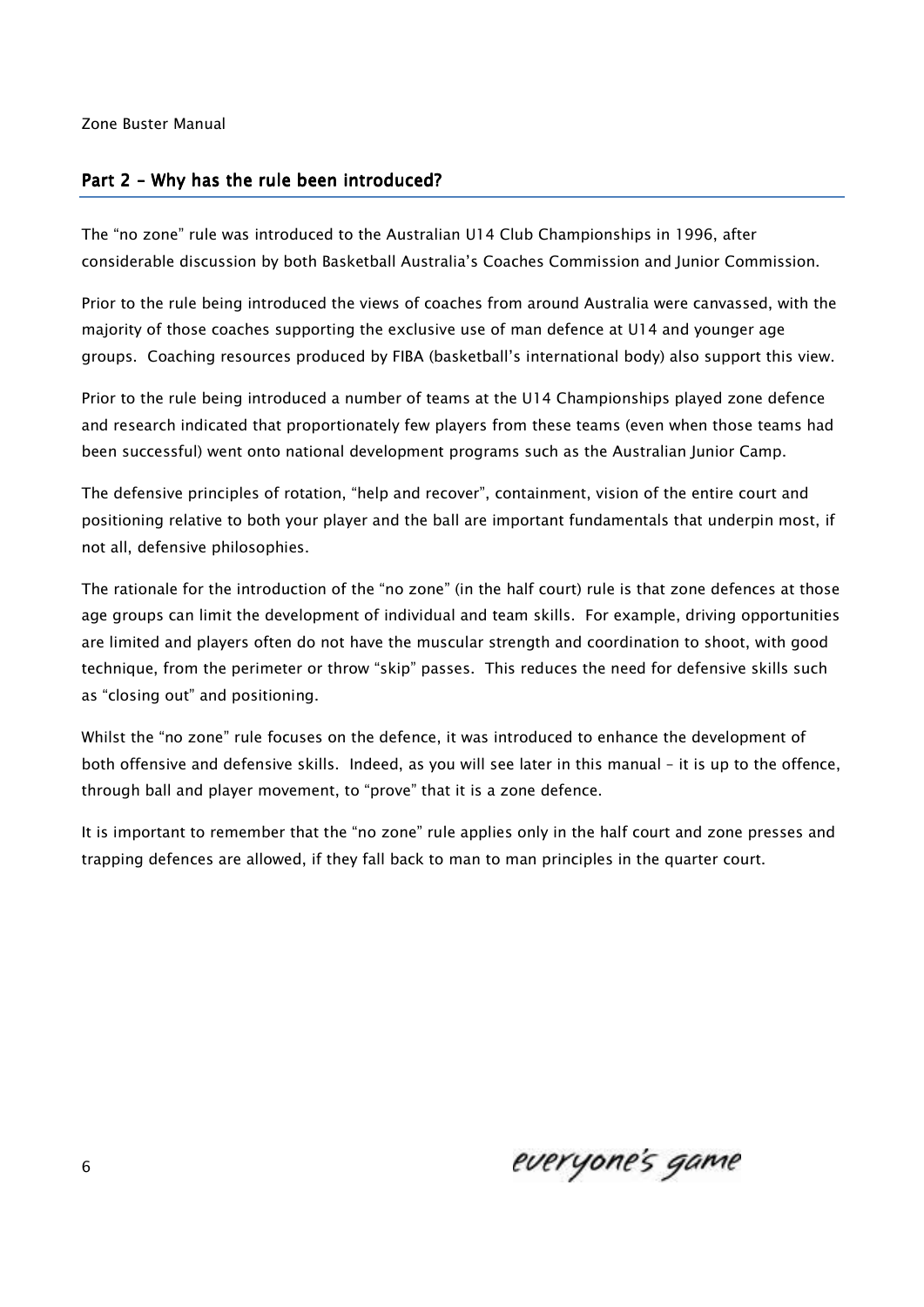#### *Part 3 – How is the Rule Implemented?*

#### *Not a decision for the referees*

*It is not for referees to adjudicate whether or not a zone defence is being played and at the Australian 14 Club Championships an independent "zone buster" is appointed to each game. This person needs a reasonably high level of knowledge as it can at times be difficult to determine whether or not a team is playing zone defence.* 

*The "zone busters" must also have the experience and confidence to speak with team coaches to explain any concern they have regarding the defence being played. Such discussions can avoid most situations (a technical foul is a last resort) and the "zone buster" must have a good understanding of man to man principles.* 

*Basketball Australia does not recommend placing the responsibility for determining whether the defence is acceptable upon the referees. They have enough to do!* 

#### *An honour system? An honour system?*

*It is a reality in many competitions, particularly at local association level, that it would be impossible to roster a "zone buster" to every game. Indeed, even at the Australia Championships, one "zone buster" may be responsible for two or three games. However, at local level even this is often not feasible.* 

*Any association or competition though can adopt the philosophy that zone defence should not be played at under 14 level. If it is made a rule of the competition, most coaches are unlikely to deliberately breach the rule by playing a zone defence in the half court. Accordingly, an "honour" system can be highly effective.* 

*If there are concerns about the defence played by a particular team during the season, then a "zone buster" could be asked to observe the team. If the team is playing a zone defence (or at least not playing acceptable man to man principles) it may be valuable to provide education for the coach on how to teach acceptable man to man principles. At local level, where the coach may be a mother, father or older brother or sister, it would not be surprising if they needed some help.*

everyone's game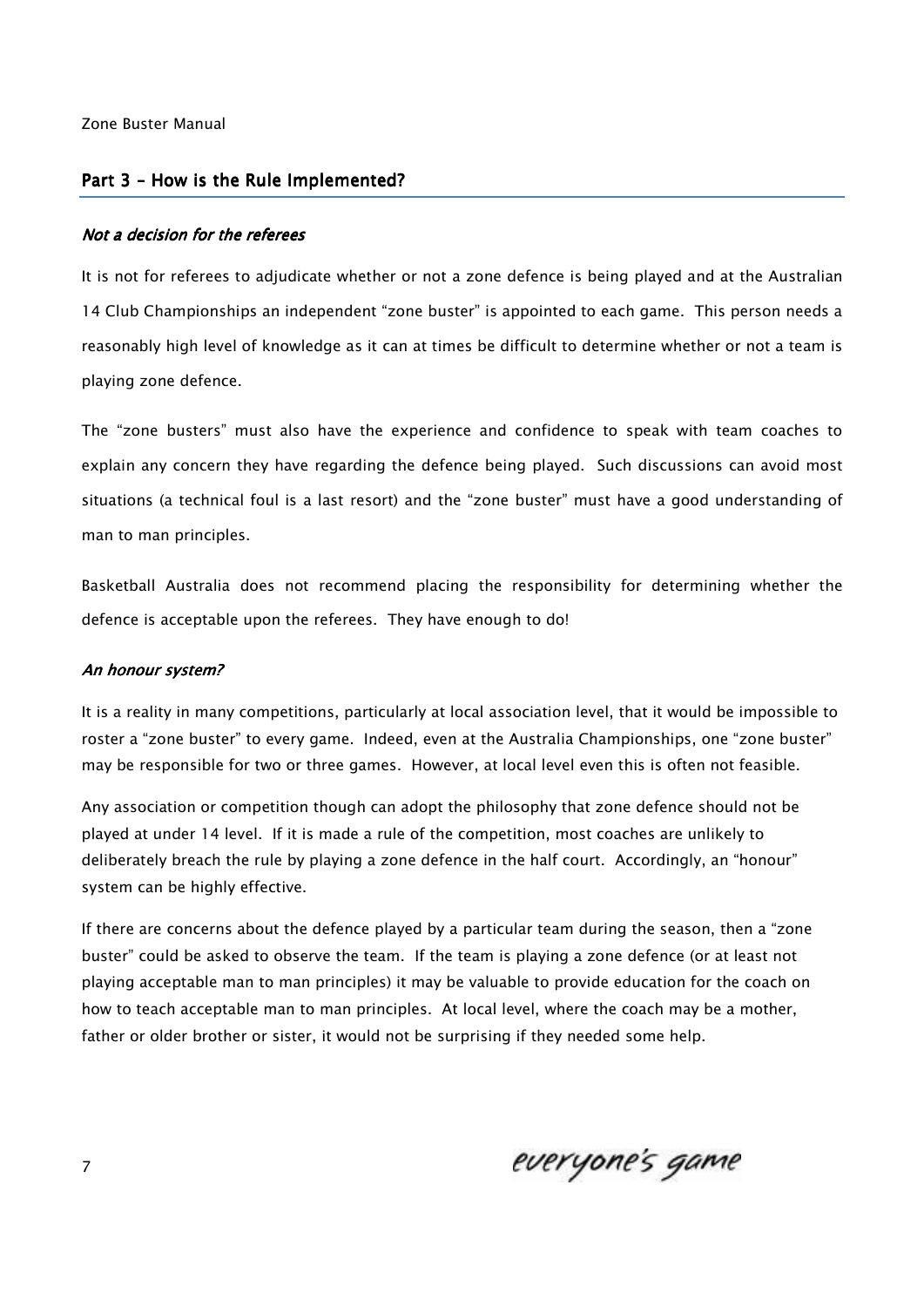## *Part 4 – What is a "Zone Defence"?*

#### *Guarding an Area Guarding uarding Area*

*Zone defense is a form of team defense where each player becomes responsible for defending both an area of the court, and any opponent who may be in that area. When five players work together in a zone it can become a very formidable defense.* 

*Zone defenses are primarily designed to protect the area near the basket. This essentially means that the offensive team will be forced to take lower percentage, perimeter shots".* 

#### *Common examples*

*There are a number of common zone defence alignments, such as:* 



*These defenses when played in the quarter court stay typically within the boundary of the three-point line and primarily clog the keyway area. This often forces the offensive team to shoot from the perimeter (and indeed are designed to have this effect), which can be detrimental to the technique development of younger athletes. It also reduces driving opportunities which hampers the development of close-out and rotation skills.* 

everyone's game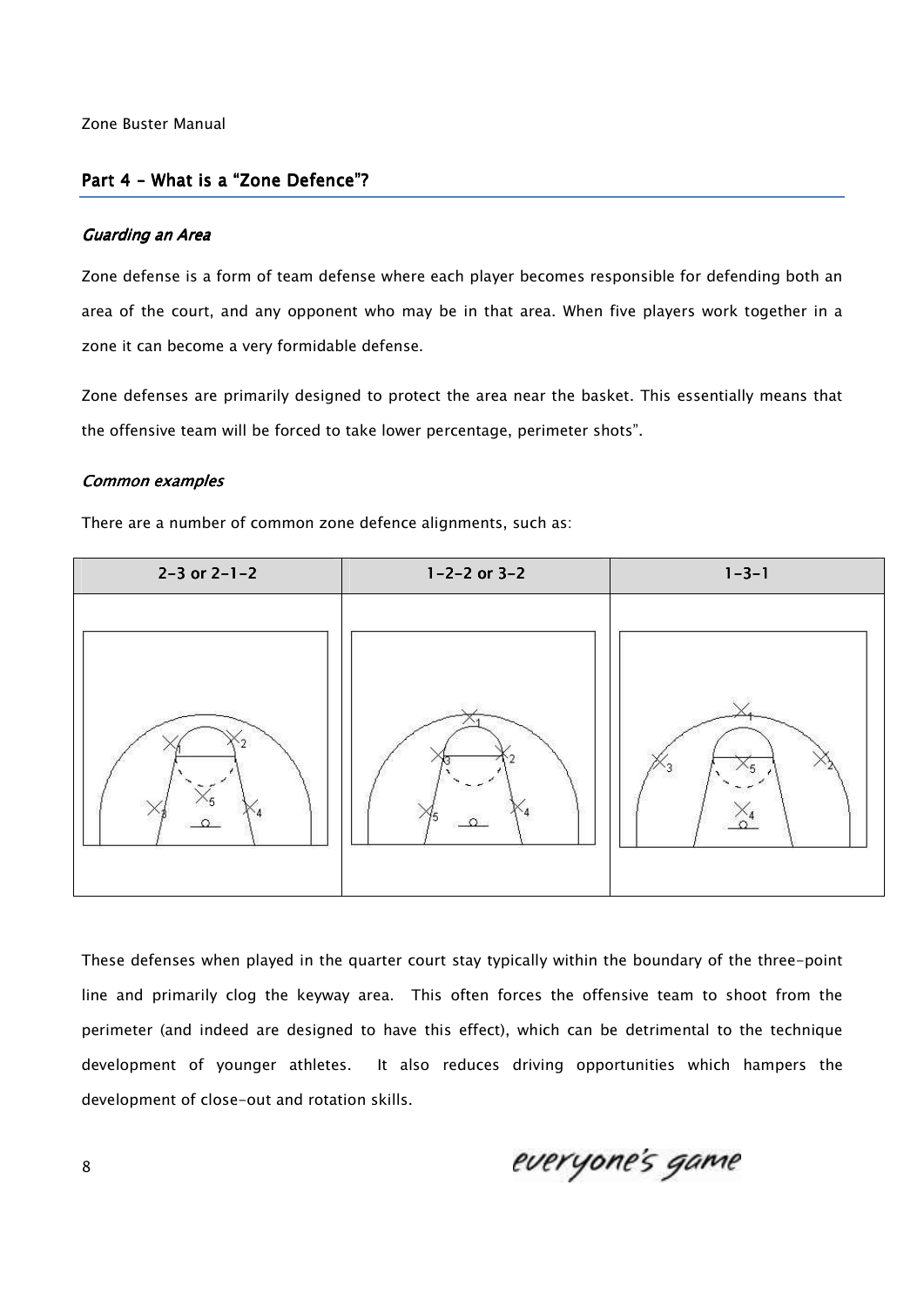# **Guarding Many or Guarding No One**

*The result of the zone defence is that one player may be responsible for guarding a number of players, or may not have anyone in their area at all.* 

For example, in the diagram below, the following defensive assignments would probably apply, if the *defence were in zone:* 

- *X1 would guard O1 or O2 if they receive the ball*
- *X3 would guard O3 if they receive the ball*
- *X2 would guard O4 or O5 if they receive the ball*
- *X4 and X5 have no particular defensive responsibility*



*It would be particularly obvious that X4 is not guarding a specific player if O4 were to cut.* 



We will come back to the importance of offensive movement in determining if a zone defence is being *played.* 

*Commonly X4 and X5 will "ball watch" rather than maintaining vision of their area (as there are no players in this area). This is poor defensive technique, which is accentuated by playing a zone defence. In man to man defence, whilst some players will undoubtedly "ball watch" there is always a clear responsibility for who they should be seeing.* 

everyone's game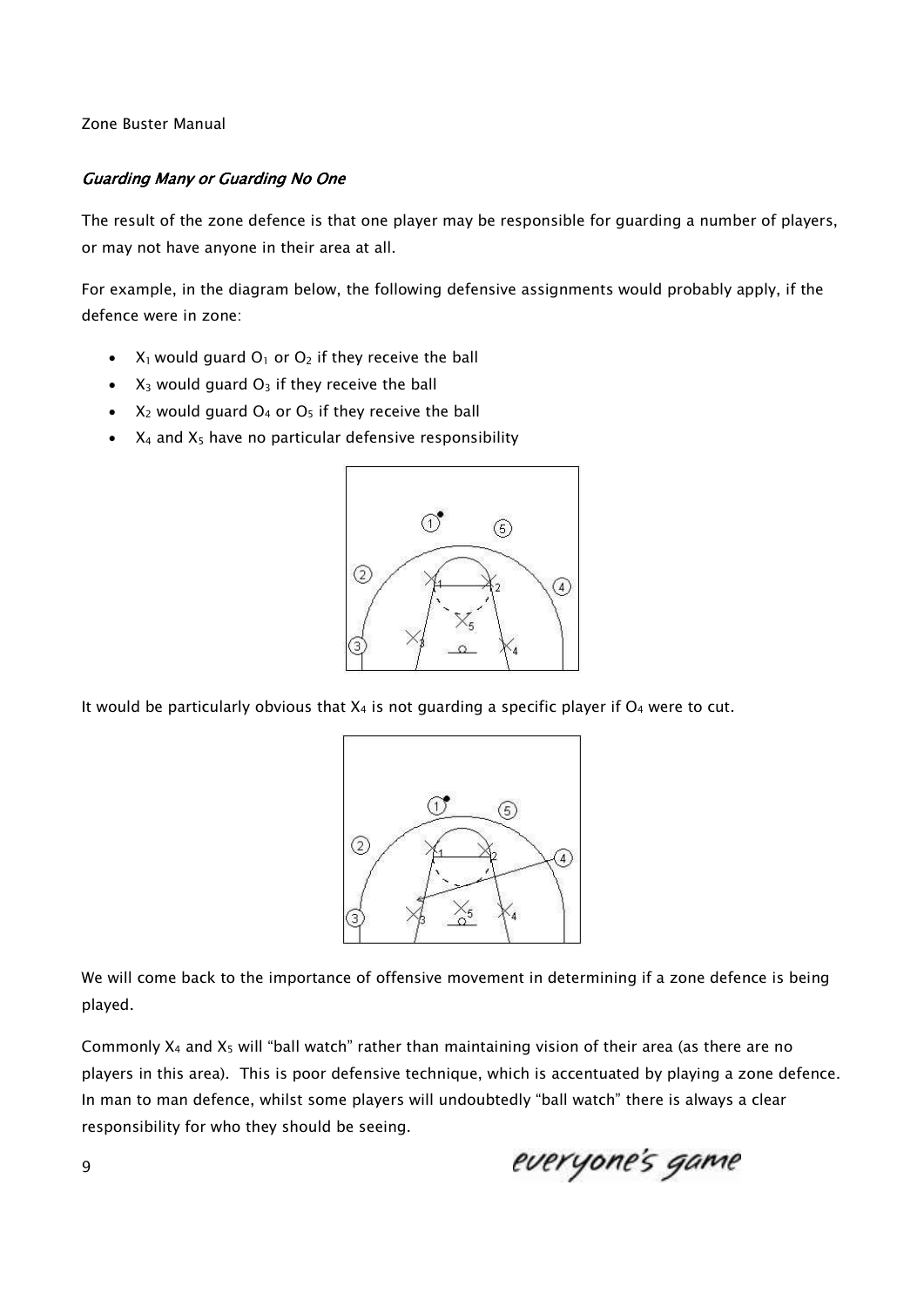# *Part 5 – Guidelines for Zone Busters*

## *What to do first:*

*At the beginning of the game introduce yourself to the head coaches and ask if they have any questions regarding the "no zone" rule. Explain that during the game if you have concerns about a defence being played, you would like to bring that to their attention. Ask them whether you should speak directly to them, or to their assistant.* 

*You should also introduce yourself to the referees and whoever is doing scoretable, so that if you have to impose a penalty they know who you are!* 

## **Speaking to the Coaches**

*Many problems during a game can be resolved by politely speaking with the coaches. For example, "Player X needs to show me that they are playing man to man".* 

*Be prepared to be specific as to what your concerns are. For example, if a defensive player is standing in the middle of the key and not sufficiently reacting when their player cuts, tell the coach that. It may be the player is tired, playing poor man to man or they could be playing a zone.* 

*Keep your conversation as short as possible and don't get into an argument with the coach. Explain your concern and hopefully they will then speak to the player. You should be prepared to discuss with a coach after the game if they want clarification from you, provided that they are polite and professional in approaching you.* 

## **Guidelines for watching the game**

#### **Onus of Proof**

- *1. The onus of proof lies with the offensive team, which means that they must pass the ball and move so that you can determine whether or not they are playing man to man principles.*
- *2. If the offensive "big" stays on the weakside, their defender can legitimately stay in a "split line" position.*

#### **Watch a Number of Play Phases**

- *3. Often the ball is shot or turned over before you can properly determine if a team is playing a zone.*
- *4. You cannot judge a zone from one offensive or defensive phase. You will need to watch a number of game phases before determining if the defence is playing appropriate man to man.*
- *5. Do not guess. If you are unsure, let the play continue and keep watching.*

everyone's game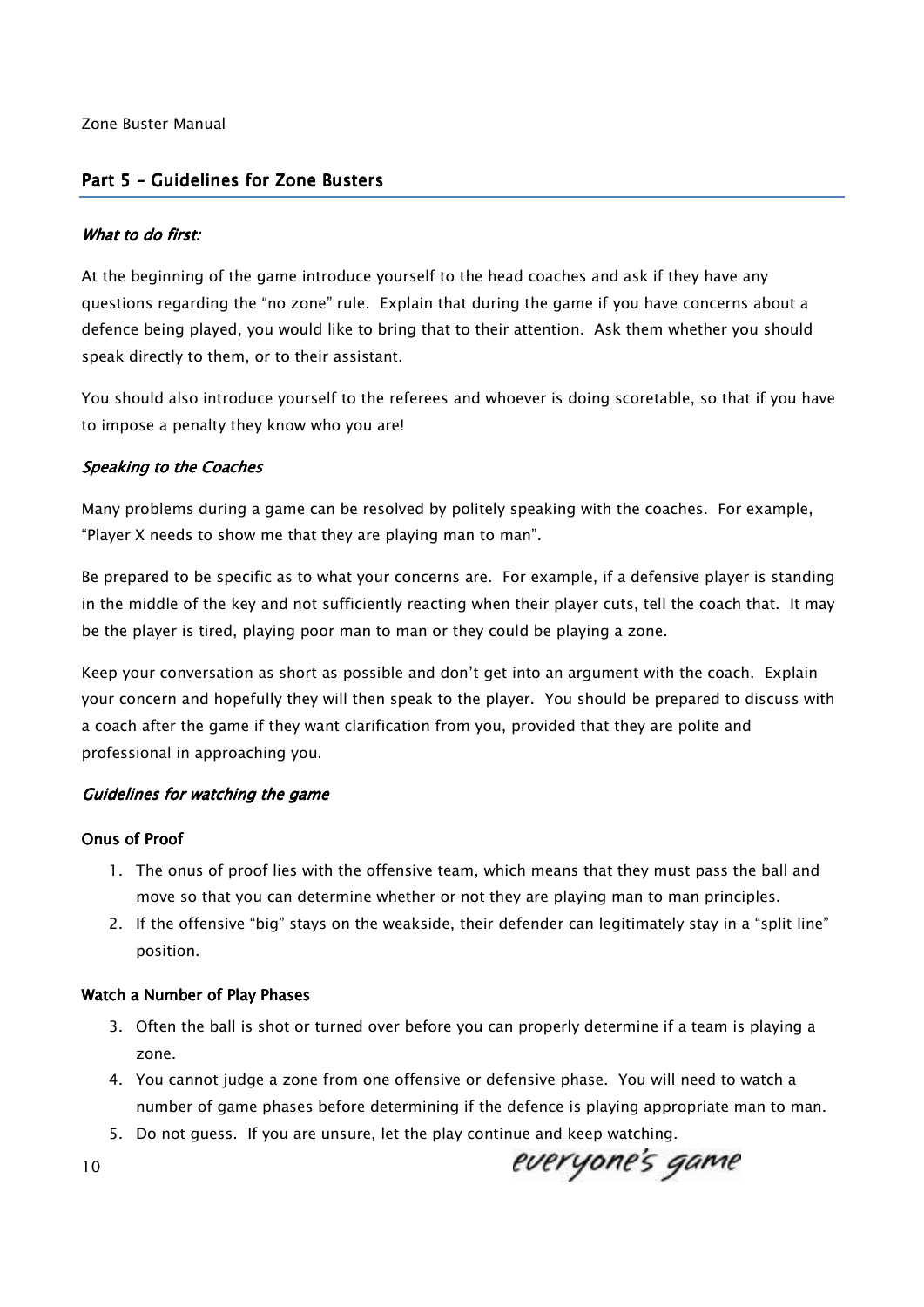# *Don't worry about the full court worry about*

- *6. The rule is only concerned with playing man to man principles in the quarter court (effectively the three point line). Teams can play any defence they want in the full court.*
- *7. Just because a player or a number of players run back to their defensive key does not make it a zone defence.*

## *Don't penalize bad man to man defence*

- *8. The intention of the rules is to teach good defensive principles and avoid passive, stagnant defences where a big player gets hidden. The rule is not intended to penalize:* 
	- *a. Lazy or poor defence*
	- *b. Poor coaching*
	- *c. Tired players*
	- *d. Player's lost in defensive rotations*

## It does not have to be aggressive defence

*9. The rule does not require teams to be playing "denial" defence, where every pass is contested.* 

## *What is the team trying to do do*

- *10. Do take into account the intention of the defensive team what is the coach telling their players to do?*
- *11. Do take into account the time and state of the game. The deliberate and pre-mediated use of a zone defence at a critical time in the game should be acted upon immediately.*
- *12. Do NOT take into account the opinions of players, coaches or spectators*

## **Teams can Trap**

*13. Teams may trap in the quarter court and may stay in a "zone" alignment for one pass, after which all players must resume man to man positions. For example, on the trap, 2 players are on the ball and the remaining 3 players may rotate to protect the basket. As 3 players are now guarding 4, they will legitimately "zone".* 

everyone's game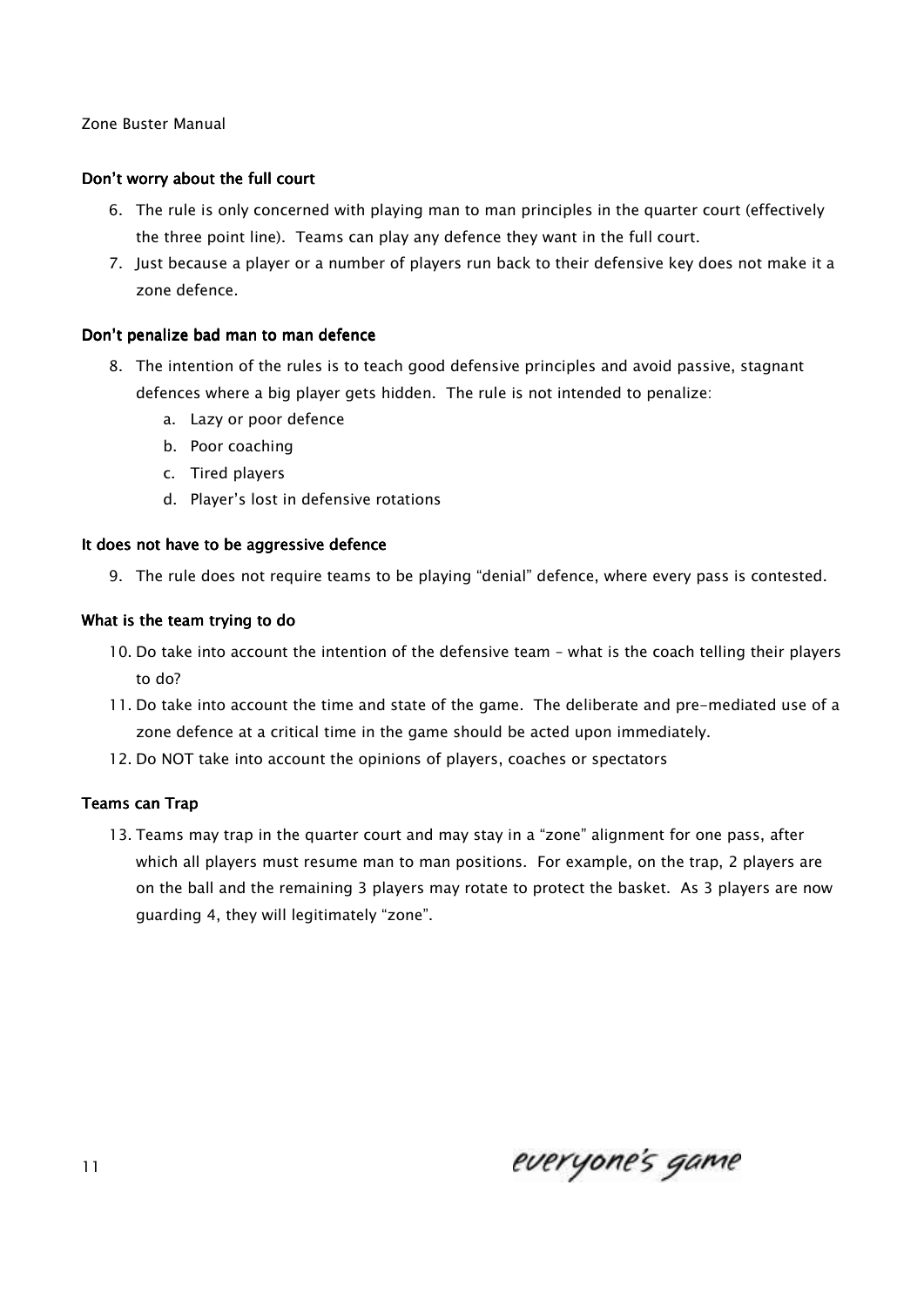# *Part 6 – The "Xs and Os" of proving it's a zone*

#### **Moving a Split Line Defender**

*A basic principle of man to man defence is that the closer the player you are guarding is to the ball, the closer to them you need to be. Conversely, the further away they are from the ball, the further away you can be.* 

*When players are on the weakside (opposite to the ball) a man to man defender will adopt a split line position – in the middle of the court. In the diagram below, both X4 and X5 are playing on the split line.* 



*Below are some examples of situations, where it might look like the defense is playing zone, but the offence has not done enough to "prove" zone.* 



*When O3 has the ball, X5 can adopt a "split line" position in the middle of the key. If the ball is passed to O4, X5 can maintain this split line position.* 

everyone's game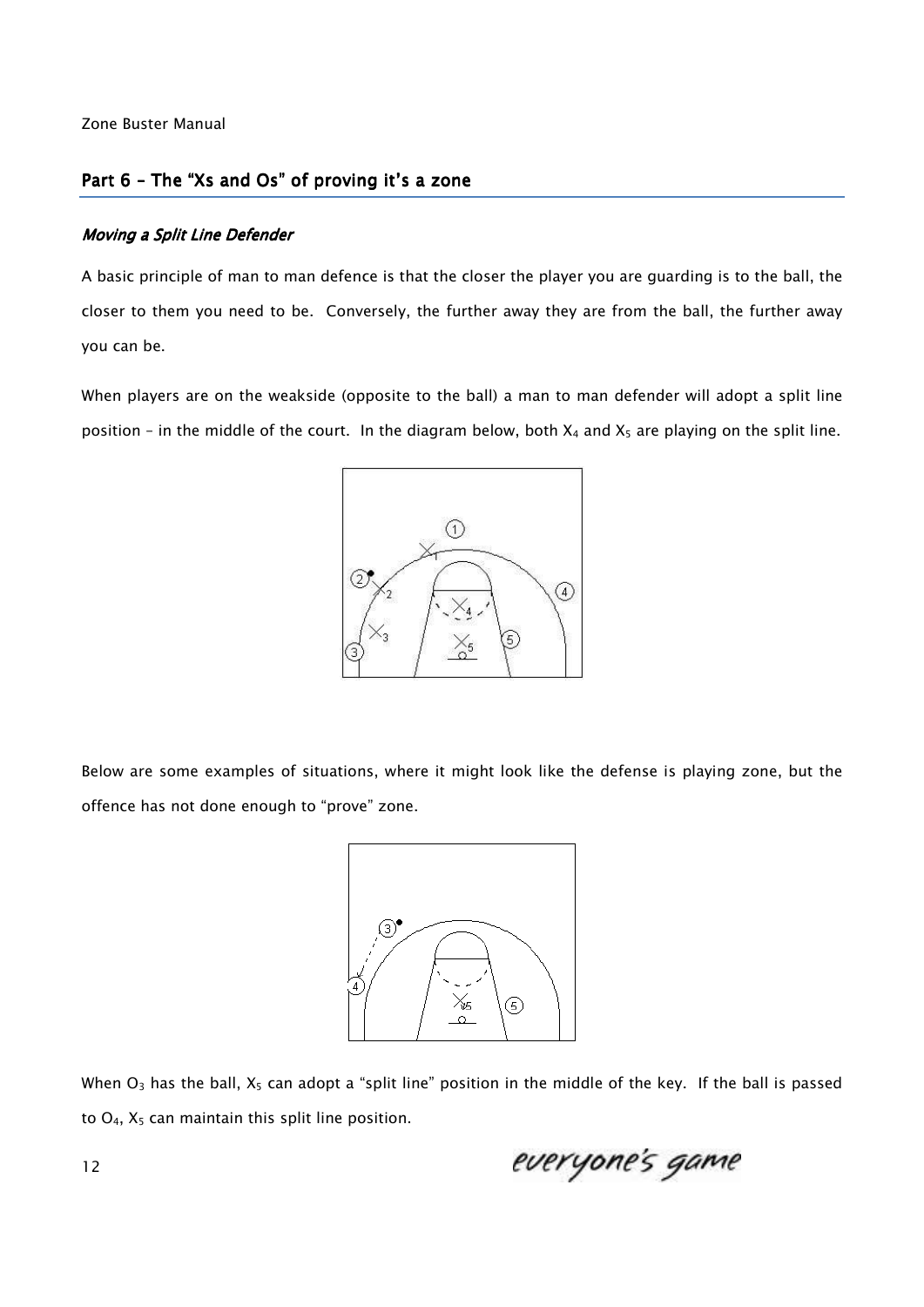*If the ball stays on one side and O5 stays still, X5 is adhering to man-to-man principles even though they are just staying in the middle of the key.* 



*Having O5 cut from low to high can be a useful way to prove a zone. However, the timing of the cut is important. If O4 has already started to drive to the basket, X5 can rotate to help and not react to the cut by O5.* 



*Moving the ball from one side of the court to another can be effective in establishing whether a defender is playing a zone.* 

*However, if O5 also cuts from one side to another, X5 can maintain a "split line" position in the middle of the key although X5 should make some movement in reaction to the cut (eg bump the cutter).* 

*To prove a defender is playing zone defense requires specific movement from the offence. Here are some ways to do it:* 

everyone's game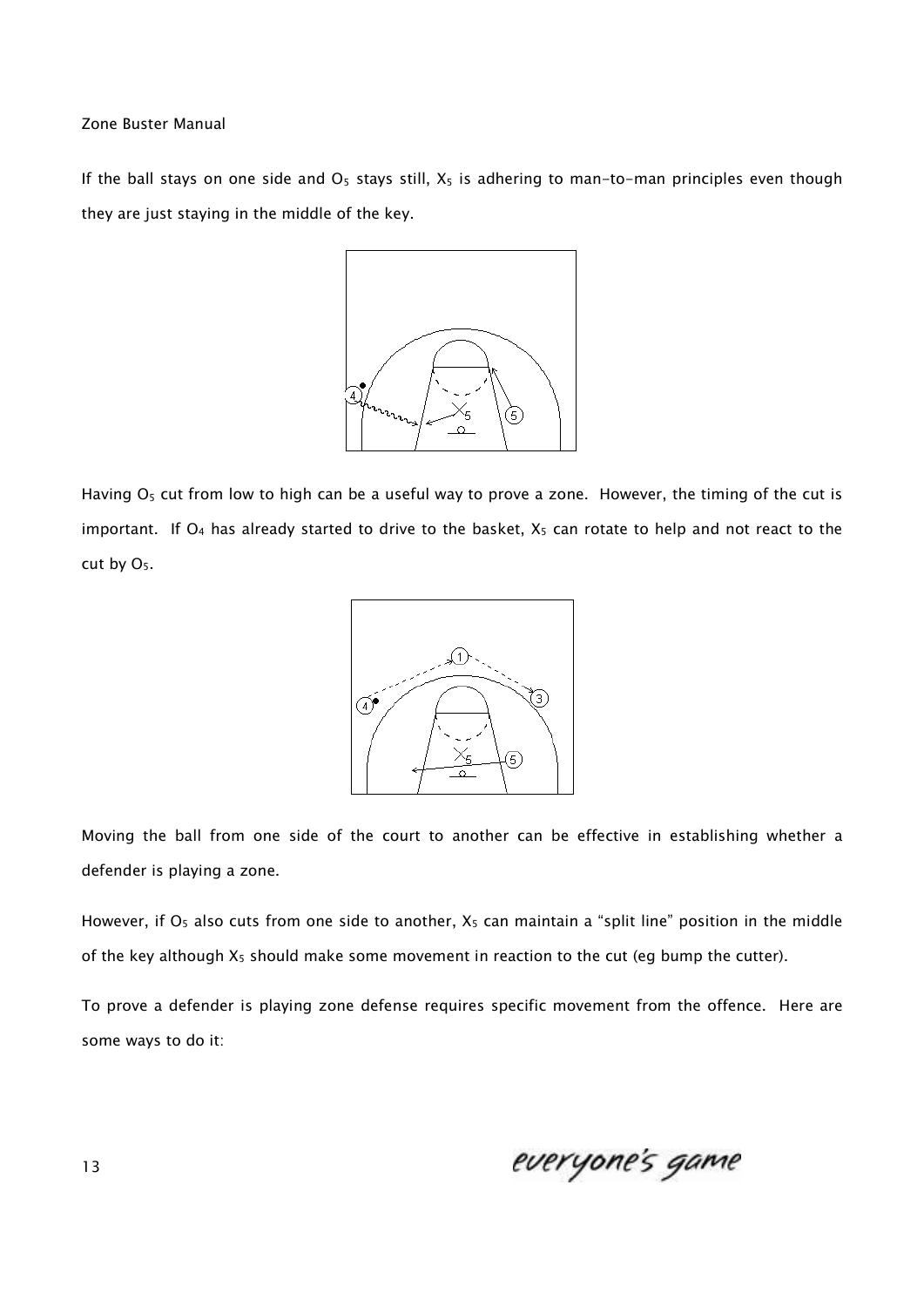# *Cut to the ballside*



*Once you have identified a defender that you think might be playing a zone, have a player cut to the ballside. This will require movement by the defender and they cannot stay on the split line.* 

#### *Move to the perimeter – Move the perimeter –ballside ballsideballside*



*If the offensive player cuts to a post position, it may still be difficult to determine what defense X5 is playing as many teams guard a post player from behind.* 

*By moving to the perimeter, X5 must leave the key – they do not have to be in a denial position, but they must be outside the key.* 

everyone's game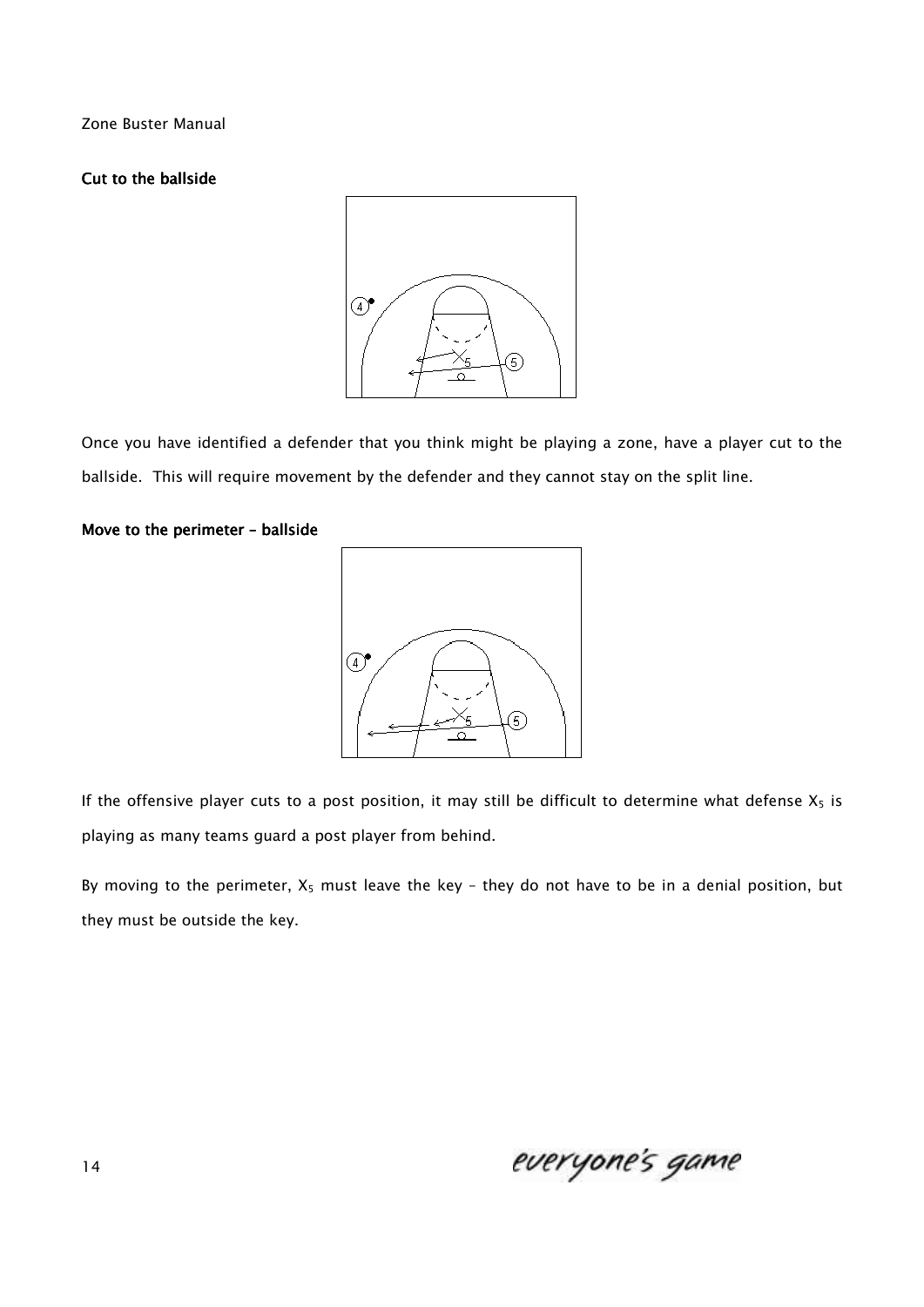# **Cutting from low to high**



*Having a player cut above the foul line forces the defender to step away from in front of the basket.* 

*Although the defender may stay on the split line, if the offensive player cuts as high as the top of the circle, the defender must clearly react to the cut (as shown below).* 



*Have player trail high in transition player trail high in transition* 



*Quite commonly, a team's centre (X5) will run back to the basket once their team has lost possession. If the player he is guarding also runs straight down the court into a post position, then X5 can stay in the key!* 

everyone's game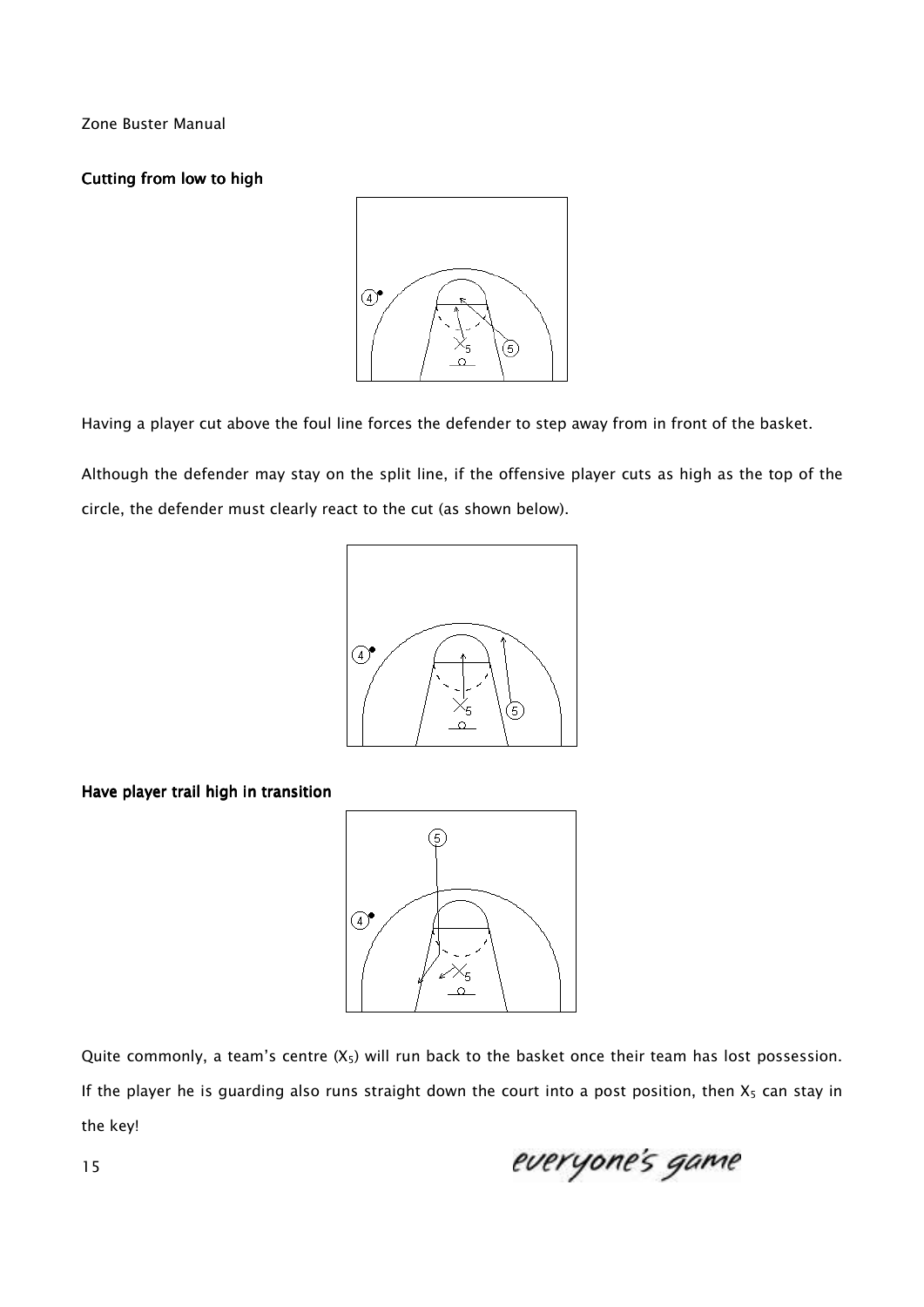*However, if O5 "trails" the break and stays high then once the ball reaches the wing, X5 must move away from the basket.* 



## *Reverse the Ball Reverse the Ball*

*Simply reversing the ball from one side of the court to the other requires the defence to move. This movement can help to identify who each defender is guarding (or whether they are playing a zone defence).* 



## **Pass and Cut to the Basket**

*If the person passing the ball then makes a strong cut to the basket, it will quickly be obvious if there defender does not follow them. Here if X1 stays at the top of the key after O1 "passes and cuts", it would indicate X1 may be playing a zone.* 



everyone's game